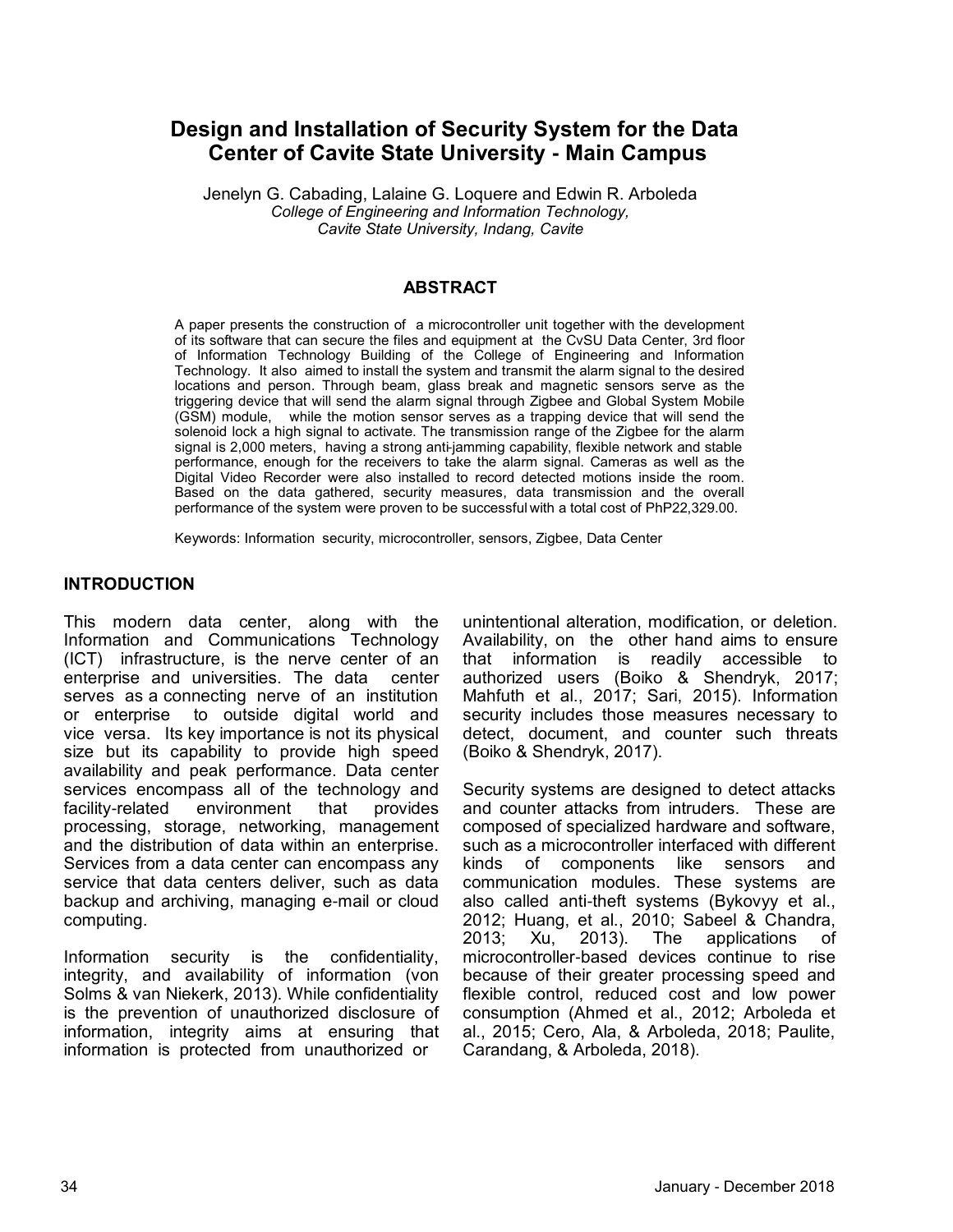The Security System for the Data Center of the Cavite State University is a microcontrollerbased anti-theft system that can prevent or deter unauthorized appropriation of items considered valuable. Having this for the Data Center, the equipment such as databases, routers, modems and others will be protected. Those who have malicious intents of connecting their gadgets and hardware to copy and duplicate the stored files can be easily monitored. Using the developed security system, the person-incharge does not need to worry whenever he leaves his assigned premises. The person-incharge of the center, as well as the guards on duty, could respond faster to reports when there is an intrusion or even night time attack in the data center with the help of its monitoring and wireless data transmission features.

## **MATERIALS AND METHODS**

The Security System was developed using the following set of methods:

#### **Construction of the Microcontroller Unit**

The Gizduino microcontroller board is the local version of the world famous open source microcontroller known as the Arduino (Ausilio, 2012; Badamasi, 2014; Younker & Ribaric, 2013). It was used in the system together with other components for proper interfacing. Figure 1 shows the block diagram of the system with the microcontroller as the main processing unit.



Figure 1. System block diagram



Figure 2. The system flow chart

The switch turns the whole security system on and could only be unlocked using the reset button. The sensors are connected as input to the microcontroller. The four through beam sensors, two tri-axis sensors, and the magnetic sensor were connected in "or" condition, meaning, any of the sensors that would be triggered would generate the microcontroller then command the transmitter to send signal to the receiver to turn the alarm on. Also, it would send a command to the Global System Mobile (GSM) module (Yoannan et al., 2013; Afridi et al., 2012) to send a Simple Mail Services (SMS) message to the authorized person.

The passive infrared (PIR) motion sensor (Frankiewicz & Cupek, 2013; Morshed et al., 2015; Sravani et al., 2014) was connected as input to the microcontroller that when it senses an intruder inside the room, it would send a HIGH signal that would turn the solenoid lock (Poirier & Vishnubhotla, 1990) on to trap the intruder inside.

#### **System Development**

The development of the system is shown in Figure 2. At first, the authorized person would turn the system on before he/she leaves the room. All the sensors and cameras would be turned on to start the operation. The single photoelectric beam, glass break (Chang &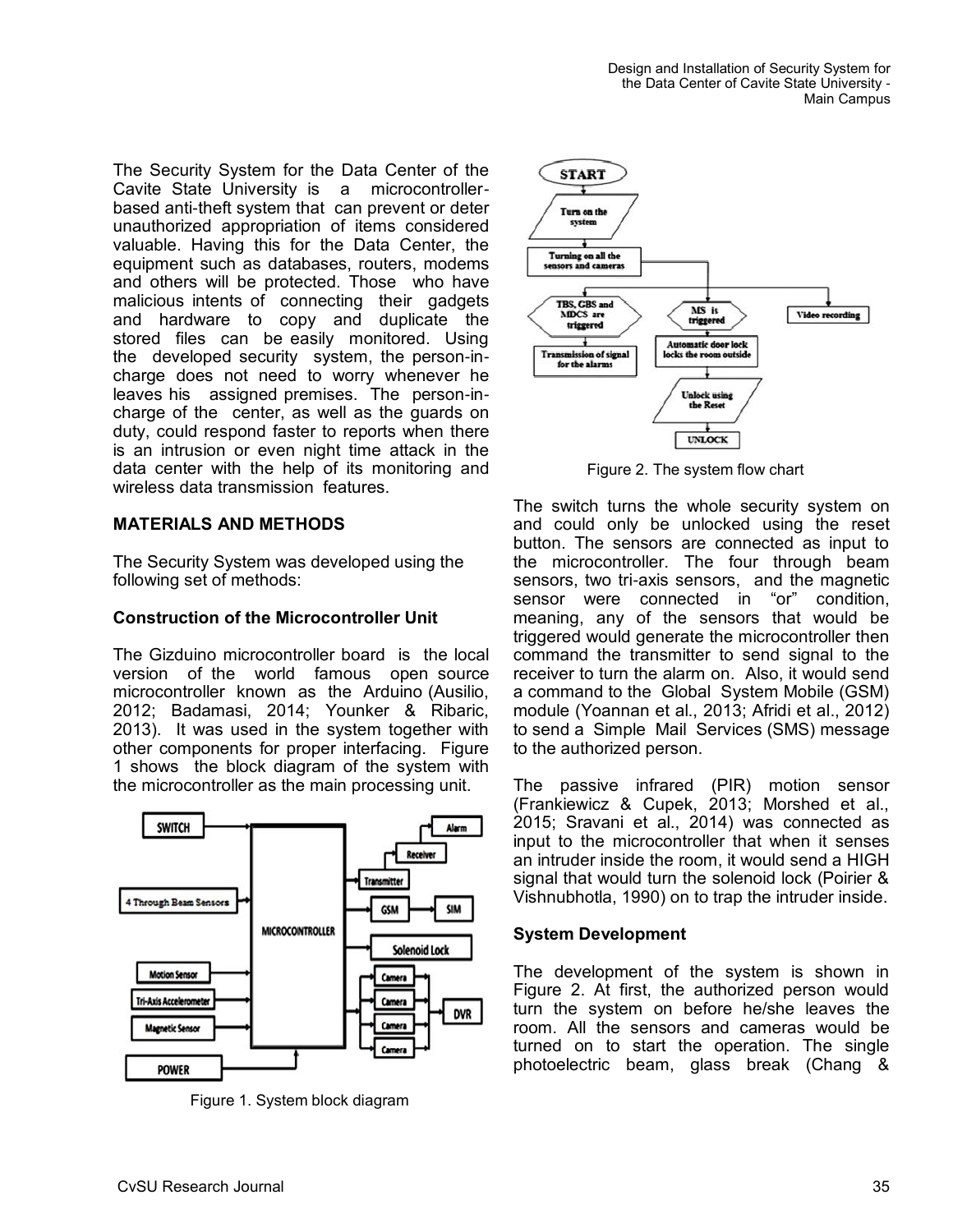Chang, 2013; Teng et al., 2016) and door contact or magnetic sensor would detect the entry of the intruder then send the alarm signal. The motion sensor (Erden et al., 2015) would sense the motion of the intruder then locks the room as well as turns the light indicator on. The light indicator would be placed outside that indicates that there is an intruder inside. Also, the automatic door lock would lock the room outside to trap the person inside.

## **Design of the Installation**

Softwares like AutoCAD and Google Sketch Up application were used to design the actual installation of the sensors, cameras and Digital Video Recorder (DVR), and the solenoid lock.

Figure 3 shows the outside front view of the CvSU Data Center where the sensors cabinet, magnetic sensor, solenoid lock, and the tri-axis accelerometer were placed.

Figure 4 shows the outside back view of the CvSU Data Center where the through beam sensors were installed with equal spaces in between.

Figure 5 shows the inside view of the room where the cameras, PIR motion sensor and DVR cabinet were installed.

Figure 6 shows the application used in the strategic placing of cameras using the IP Video System Design Tool 7. The specifications of the



**Magnetic Sensor Solenoid Lock** Figure 3. Outside front view of the CvSU Data Center camera and the floor plan of the Data Center were entered as well.

Figure 7 shows the drawing of camera installation that includes the height of the camera from the ground, its tilt and viewing angle.

Figure 8 shows the outside transmission and reception view of the system. Zigbee (Safaric & Malaric, 2006; Chen & Wang, 2006) was used to send the alarm from the Data Center to the Gate 1 and Gate 2 of CvSU.

The installation of the security system was based on the design shown in Figures 3, 4 and 5. The cameras were strategically installed on the four corners of the room that would catch the intruder's physical appearance. The DVR was



**Infrared Receivers** Figure 4. Outside back view of the CvSU Data Center



**DVR Cabinet PIR Motion Sensor** Figure 5. Inside view of the CvSU Data Center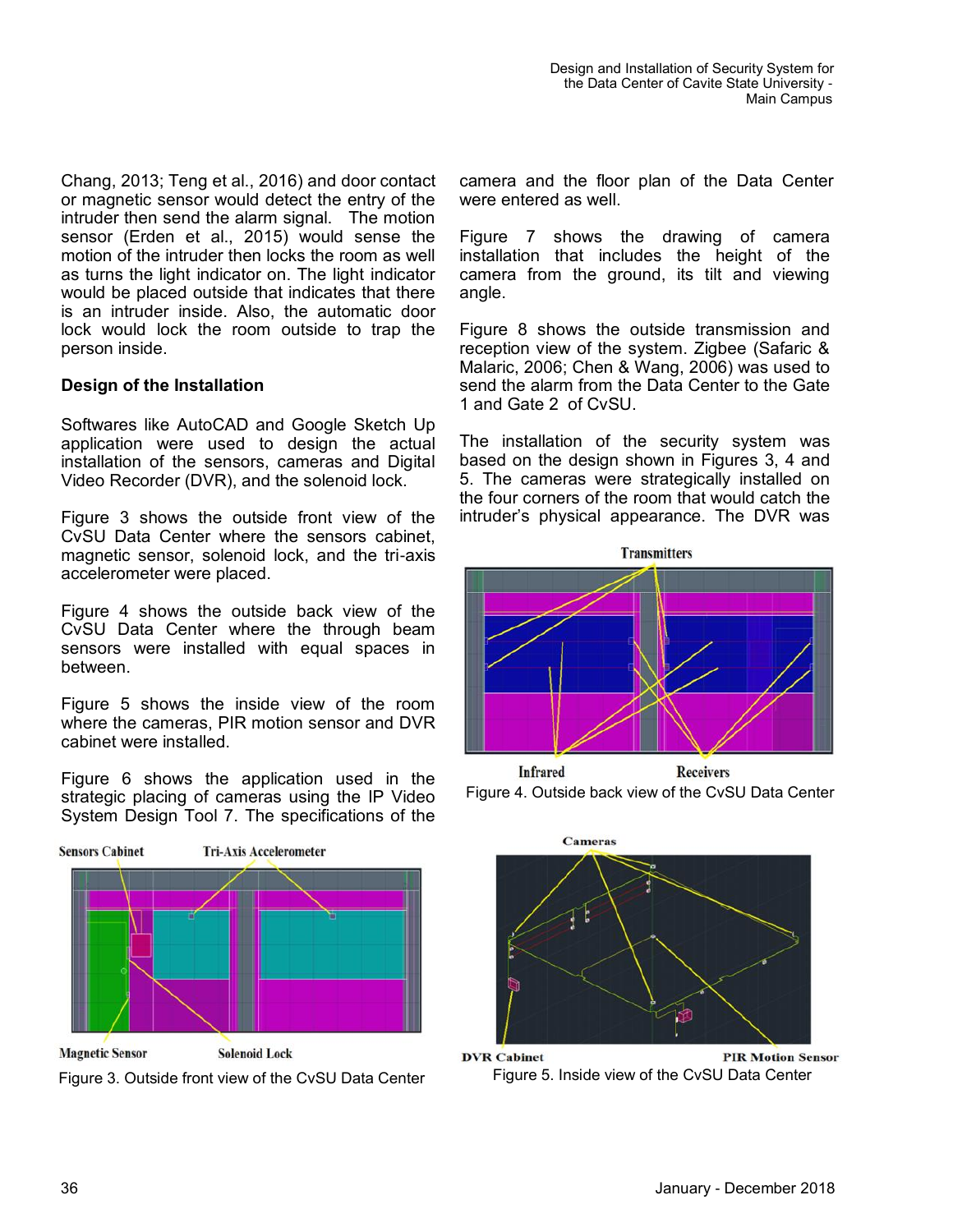

Figure 6. IP Video System Design Tool Application



Figure 7. Camera height installation, tilt and viewing angle

placed in a cabinet with lock to avoid stealing of the recorded video.

The four through-beam sensors were placed strategically. There were equal distances between the two sensors (on two windows) that ensure the detection of the intruder. The passive infrared (PIR) motion, tri-axis, magnetic sensors and the solenoid lock were placed according to the proposed design.



Figure 8. Transmission and reception view from the Data Center to the Gates 1 and 2 of CvSU

## **Developing the Software of the System**

The study used a Gizduino microcontroller which is the brain where the program for the operation of the security system is located. It has the capability to control all the sensors that were used. The software used in programming the security system is C programming language which is the language of Arduino.

## **RESULTS AND DISCUSSION**

#### **Presentation of the Design and Installation**

The height of the room is 3.33 meters and the width and length is 7 meters (Table 1). The sensors that were installed are the light dependent resistor and laser, tri-axis accelerometer, mini PIR motion sensor and

Table 1. Dimensions of the installed Security System for the Data Center, in meters

| <b>DIMENSION OF ROOM,</b><br><b>FIXTURE AND CABINET</b> | <b>HEIGHT</b> | <b>LENGTH</b> | <b>WIDTH</b> |
|---------------------------------------------------------|---------------|---------------|--------------|
| Data Center                                             | 3.33          | 7.00          | 7.00         |
| <b>Sensors Cabinet</b>                                  | 0.27          | 0.27          | 0.13         |
| <b>DVR Cabinet</b>                                      | 0.33          | 0.28          | 0.13         |
| <b>Back Windows</b>                                     | 1.20          | 3.00          |              |
| Front Glass Window (1)                                  | 1.24          | 1.60          | ---          |
| Front Glass Window (2)                                  | 1.24          | 3.07          |              |
| Door                                                    | 2.07          | 0.90          |              |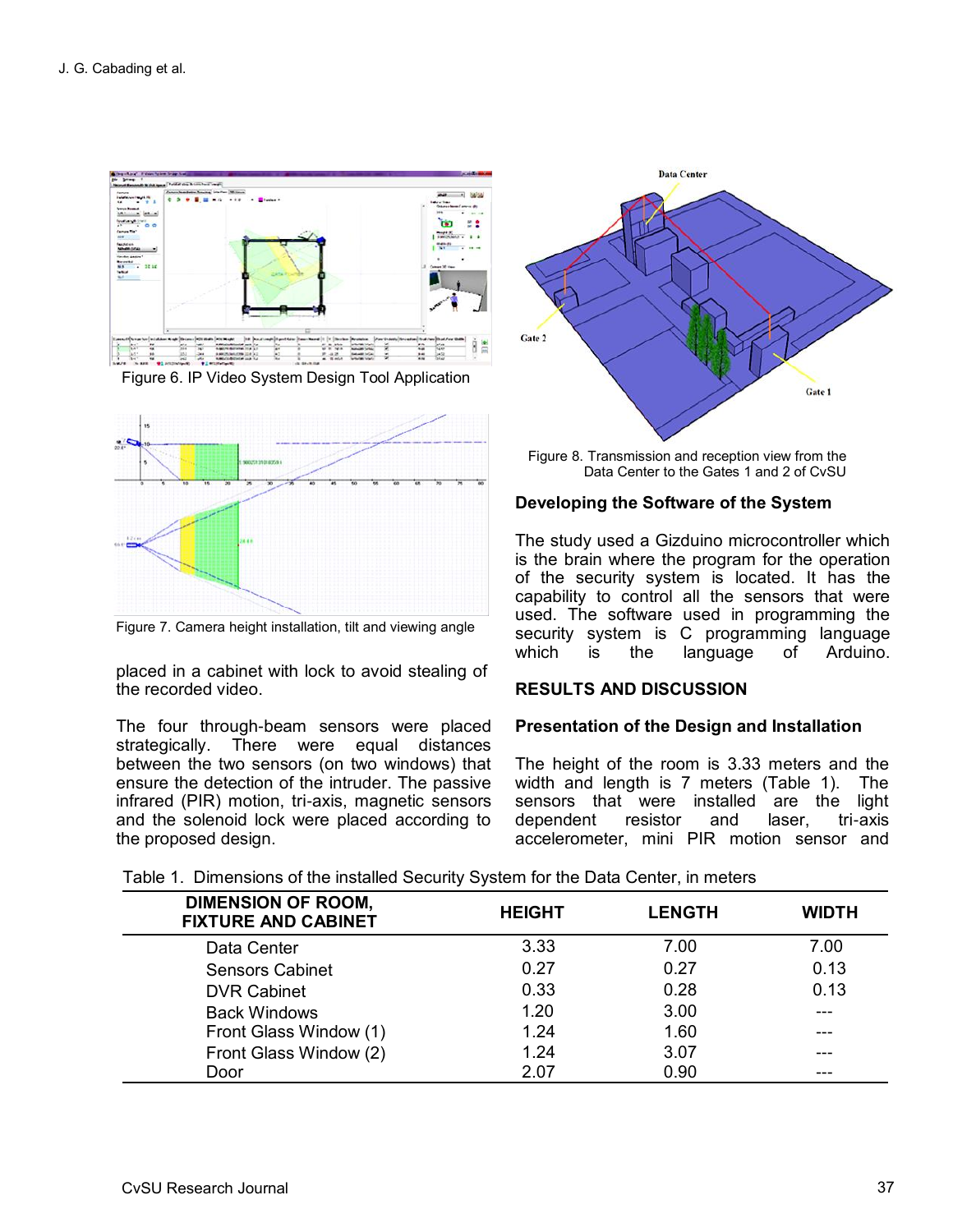magnetic door contact detector. The light dependent resistor and laser were installed on the back windows. The laser served as the transmitter and the LDR serve as the receiver. It has a length of 2.96 meters and a height of 1.2 meter and each window has two pairs of it. The tri-axis accelerometer was installed on the front glass windows that have a height of 1.24 meters and length of 1.6 and 3.07 meters. The mini PIR motion sensor was installed on the center ceiling of the room with a height of 2.39 meters. The magnetic door contact detector was installed on the door that has a height of 2.07 meters and a width of 0.90 meter. The sensors cabinet has a height of 0.27, width of 0.13 and length of 0.27 meter. The cameras were installed on four corners of the room with a distance of 6.5 meters. Its DVR was installed on the left side of the room with a cabinet that has a height of 0.33, width of 0.13 and length of 0.28 meter.

The Zigbee transmitter was installed on the rooftop of the building with a height of 15 meters from the ground. It will transmit the signal to the receivers on Gate 1, that was installed with a height of 5 meters and a total distance from the transmitter of 352.05 meters, and in Gate 2 that was installed with a height of 5 meters and a total distance from the transmitter of 107.14 meters.

## **System Flow**

The Security System aims to protect the Data Center from intruders using different sensors and modules that are connected to the Gizduino microcontroller. Figure 9 shows the interconnection of modules and sensors to the microcontroller.

The through beam sensors, tri-axis accelerometer and magnetic door contact detector detect the intrusion. Any of these when interrupted would send the signal immediately to the Zigbee Transmitter then sends it to the receivers in Gates 1 and 2. The Global System Mobile (GSM) module would send the alarming message to the authorized person through text.



Figure 9. Interfacing of sensors to the microcontroller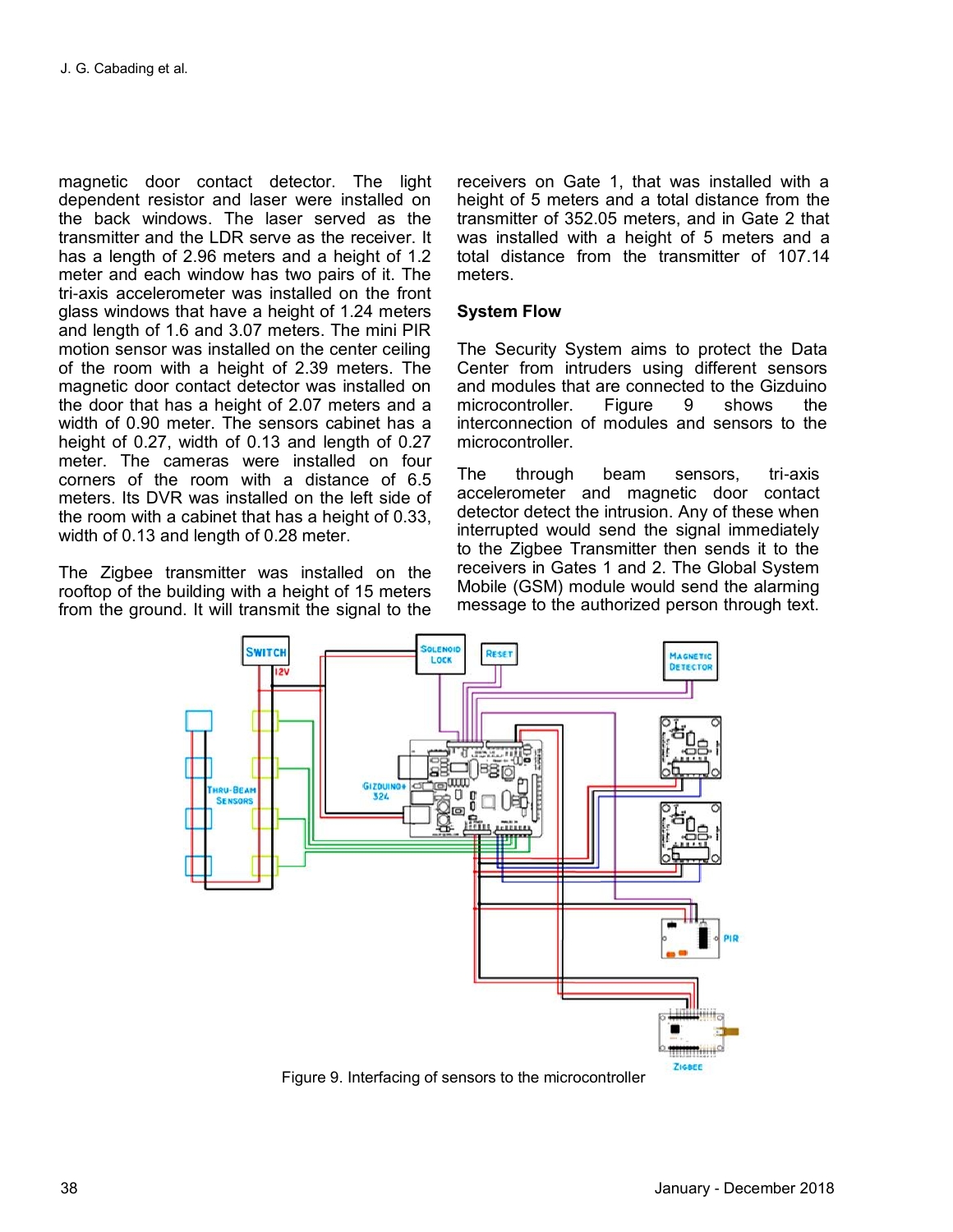The mini PIR motion sensor would trap the intruder inside by sending the signal to the solenoid lock installed on the door. This entrapment is only possible if and only if the intruder enters the room using the door.

The infrared (IR) dome cameras have their own sensing ability that when they sense an intruder inside, the recording of the DVR would turn on. The screenshots of the cameras are shown in Figure 10.

The locking mechanism of the system is composed of a conventional solenoid - a wire coil that is magnetized when paired with an electric current made to lock the door. The coil is small enough to fit into a lock, where it keeps the locking mechanism from moving unless an electromagnetic force is used to gain access. The solenoid would lock automatically when the microcontroller detects the movement of the intruder inside the Data Center using the motion sensor. The door would be unlocked by pushing the reset button. A reset button is used to reset the whole system. The guards on duty or the authorized person can push the reset button to activate and deactivate the alarm once the intruder is already trapped inside the Data



Figure 10. Sample screen shots from the cameras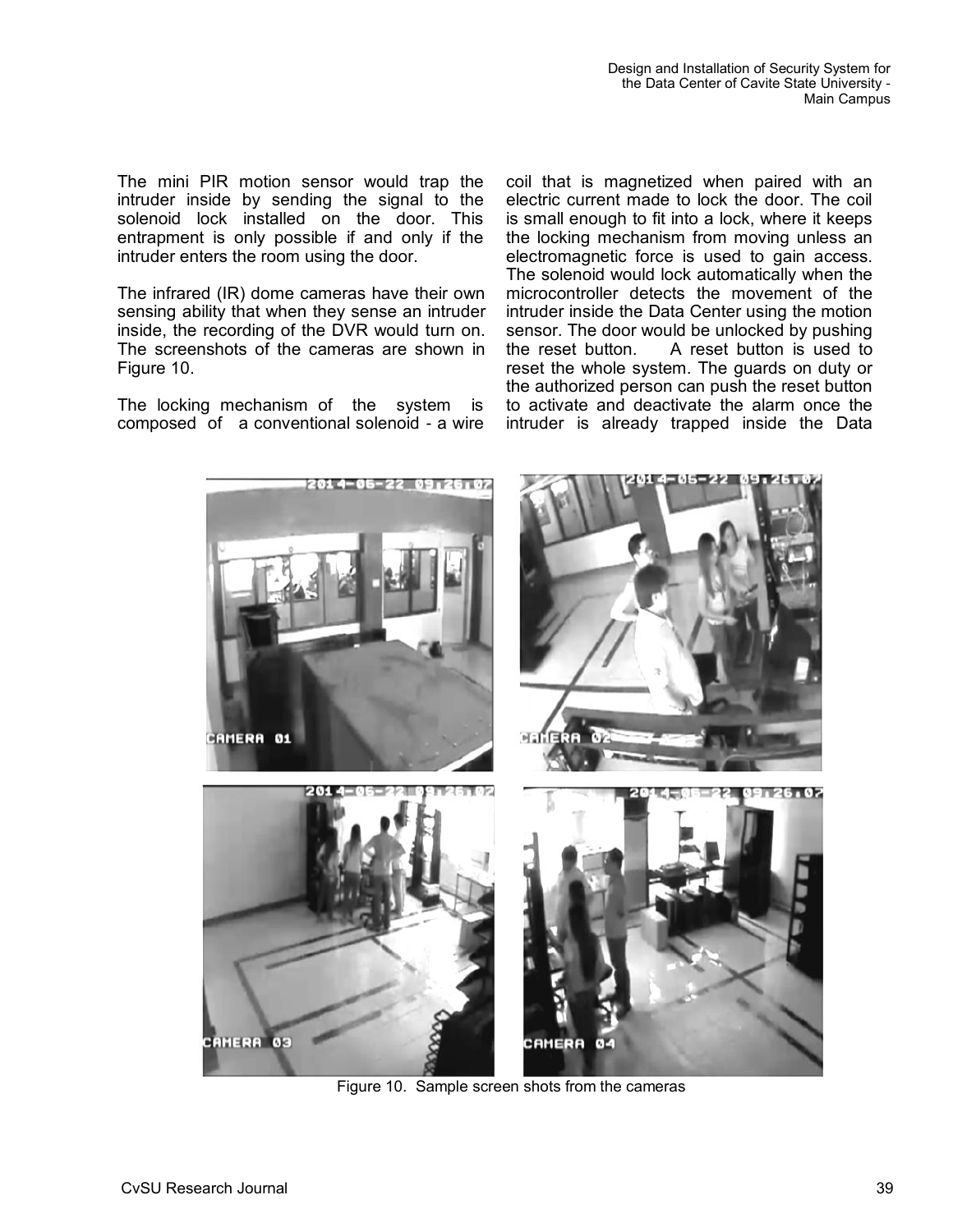Center. The reset button located in a secure cabinet would unlock the solenoid door for the authorized person to get inside the Data Center and get the intruder. Only authorized persons that hold the key to the secure cabinet are capable of turning the system on or off.

## **Software Development**

Since Gizduino was used as the microcontroller, Arduino application was utilized to program the operation of the security system. This has the capability to control all the sensors used. It used C language to input codes.

All the sensors, namely: the glass breaking sensors, through beam sensors, motion sensor and magnetic door lock sensor were interfaced on the microcontroller. These input sensors were calibrated to obtain the desired output by different means. For the calibration of the glass breaking sensor, it was set having a threshold value pf 819 counts/g which came from its test specification. The through beam was assigned to have a set point of 250 depending on the

receiver's sensitivity requirement and its distance to the transmitter.

The glass breaking sensors, magnetic door lock sensor and the thru beam sensors were set to send the alarm signal to the GSM and Zigbee while the motion sensor was set to send a high signal to the solenoid lock.

#### **Performance of the Security System**

To evaluate the performance of the system, 30 participants were chosen. The evaluators were composed of faculty members, security personnel, Data Center personnel and students. It was evaluated using three parameters that include security measures, data transmission and security system or overall performance. The results of testing and evaluation of the design were as follows:

Tables 2 and 3 show the perception of the participants on the system based on security measures and data transmission, respectively.

| <b>SECURITY MEASURE</b>                                                          |     | <b>PARTICIPANT</b><br>$N = 30$ | <b>PERCENTAGE</b><br>(%) |
|----------------------------------------------------------------------------------|-----|--------------------------------|--------------------------|
| 1. Do through beam sensors send alarm when<br>interrupted?                       | Yes | 30                             | 100                      |
| 2. Does the solenoid lock function when the<br>motion sensor senses an intruder? | Yes | 30                             | 100                      |
| 3. Do the glass break sensors send alarm when<br>interrupted?                    | Yes | 30                             | 100                      |
| 4. Does magnetic sensor send alarm when the<br>door opened?                      | Yes | 30                             | 100                      |
| 5. Does the camera capture the whole room?                                       | Yes | 30                             | 100                      |

Table 2. Assessment of the participants on the security measures of the system

Table 3. Assessment of the participants on the data transmission of the system

| <b>SECURITY MEASURE</b>                                              | <b>PARTICIPANT</b><br>$N = 30$ | <b>PERCENTAGE</b><br>(%) |
|----------------------------------------------------------------------|--------------------------------|--------------------------|
| Yes<br>1. Is the alarm signal successfully transmitted<br>to gate 1? | 30                             | 100                      |
| 2. Is the alarm signal successfully transmitted<br>Yes<br>to gate 2? | 30                             | 100                      |
| 3. Does the GSM successfully send an SMS?<br>Yes                     | 30                             | 100                      |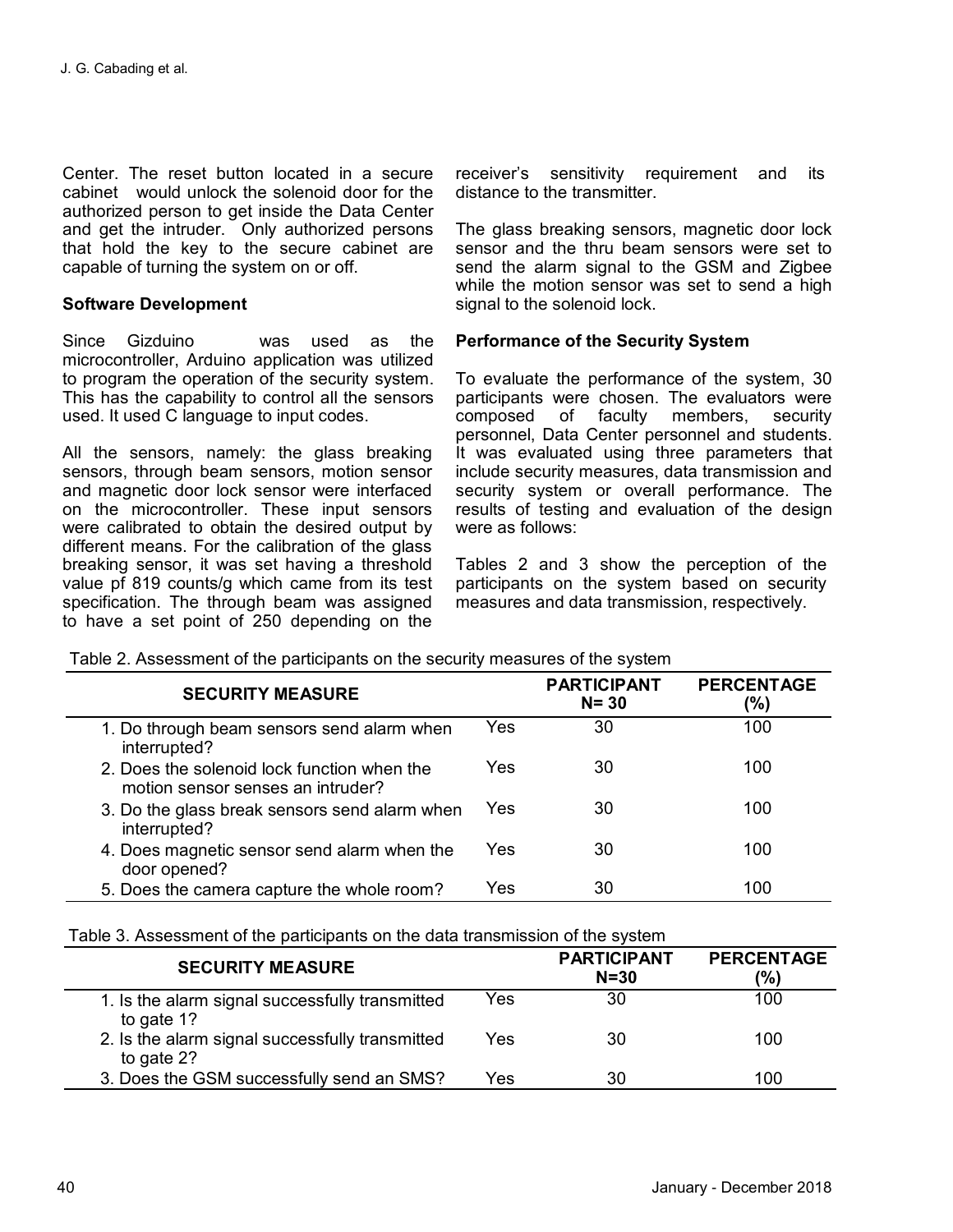The Likert scale was used as reference in interpreting evaluation as follows: 4.5 - 5.0 for Excellent, 3.50 - 4.49 for Very Good, 2.50 - 3.49 for Good, 1.50 - 2.49 for Fair, and 1.00 - 1.49 for Poor.

Table 4 shows the average perception of the respondents on the system based on its overall performance. The table shows that the total calculated mean was 4.547 with standard deviation of 0.558.

Based on the results, the technicality and performance of the device was approved and accepted by participants by giving an overall rating of "Excellent". The Security System received a positive feedback from the evaluators thus making it applicable for the Data Center.

#### **Total Cost Computation**

Table 5 shows the list of all materials used with their quantity, description, unit price and total price incurred. The total cost of the system is PhP22,329.00.

|  | Table 4. Assessment of the participants on the overall performance of the system |  |  |  |  |
|--|----------------------------------------------------------------------------------|--|--|--|--|
|--|----------------------------------------------------------------------------------|--|--|--|--|

| <b>SECURITY SYSTEM</b>                                            | <b>MEAN</b> | <b>SD</b> | <b>INTERPRETATION</b> |
|-------------------------------------------------------------------|-------------|-----------|-----------------------|
| 1. Is the data center efficiently secured?                        | 4.6         | 0.626     | Excellent             |
| 2. Does the security system function well?                        | 4.4         | 0.498     | Very Good             |
| 3. Are the cameras installed strategically?                       | 4.7         | 0.466     | Excellent             |
| 4. Are the sensors installed properly?                            | 4.5         | 0.629     | Excellent             |
| 5. Are the sensors interfaced properly in the<br>microcontroller? | 4.5         | 0.571     | Excellent             |
| <b>AVERAGE</b>                                                    | 4.547       | 0.558     | <b>Excellent</b>      |

#### Table 5. Price list of the materials used

| <b>DESCRIPTION</b>                  | QUANTITY<br>(p <sub>c</sub> ) | <b>UNIT PRICE</b><br>(PhP) | <b>TOTAL PRICE</b><br>(PhP) |  |  |
|-------------------------------------|-------------------------------|----------------------------|-----------------------------|--|--|
| A. Main Components and Power Supply |                               |                            |                             |  |  |
| Gizduino+ (ATMega324)               |                               | 735.00                     | 735.00                      |  |  |
| <b>GSM</b> module                   |                               | 2,225.00                   | 2,225.00                    |  |  |
| Zigbee                              | 3                             | 1,550.00                   | 4,650.00                    |  |  |
| <b>Buzzer</b>                       | 2                             | 50.00                      | 100.00                      |  |  |
| AC/DC adapter (12V/2A)              |                               | 180.00                     | 180.00                      |  |  |
| AC/DC adapter (12V/500mA)           | 2                             | 150.00                     | 300.00                      |  |  |
| Switch                              |                               | 30.00                      | 30.00                       |  |  |
| Reset button                        |                               | 15.00                      | 15.00                       |  |  |
| <b>B.</b> Sensors                   |                               |                            |                             |  |  |
| Tri-Axis accelerometer              | 2                             | 485.00                     | 970.00                      |  |  |
| PIR motion sensor                   |                               | 378.00                     | 378.00                      |  |  |
| Magnetic door contact               |                               | 80.00                      | 80.00                       |  |  |
| Solenoid lock                       |                               | 1,500.00                   | 1,500.00                    |  |  |
| Light dependant resistor            | 4                             | 10.00                      | 40.00                       |  |  |
| Laser                               | 4                             | 25.00                      | 100.00                      |  |  |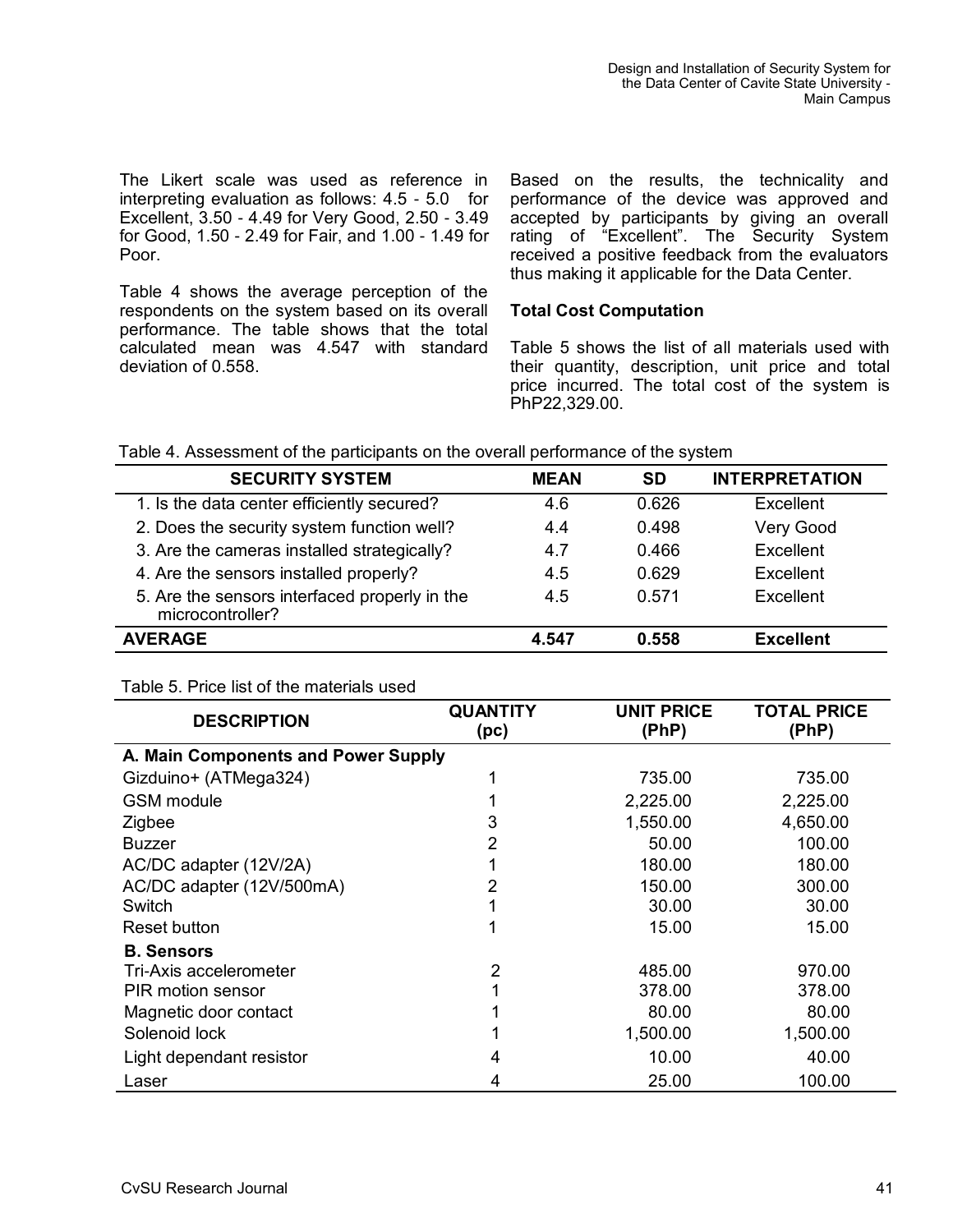## Table 5. Price list ... *cont'd*

| <b>DESCRIPTION</b>         | <b>QUANTITY</b><br>(p <sub>c</sub> ) | <b>UNIT PRICE</b><br>(PhP) | <b>TOTAL PRICE</b><br>(PhP) |
|----------------------------|--------------------------------------|----------------------------|-----------------------------|
| <b>C. CCTV AND DVR</b>     |                                      |                            |                             |
| 4-channel DVR with cameras | 1                                    | 3,990.00                   | 3,990.00                    |
| 1TB hard disk drive        | 1                                    | 3,600.00                   | 3,600.00                    |
| <b>D. Other materials</b>  |                                      |                            |                             |
| *INSTALLATION              |                                      |                            |                             |
| 200 m telephone cable      | 1                                    | 940.00                     | 940.00                      |
| 5 m connecting wire        | 1                                    | 20.00                      | 20.00                       |
| Electric stool             | 6                                    | 110.00                     | 660.00                      |
| Cable ties                 | 10                                   | 1.00                       | 10.00                       |
| <i><b>*CARPENTRY</b></i>   |                                      |                            |                             |
| Drawer lock with keys      | $\overline{2}$                       | 85.00                      | 170.00                      |
| 48x48 in. 3/4 Plywood      | 1                                    | 200.00                     | 200.00                      |
| 1/2x2x10 in. wood          | $\overline{2}$                       | 34.00                      | 68.00                       |
| 1/2 kg. finishing nails    | 1                                    | 40.00                      | 40.00                       |
| 3/4 nails                  | 1                                    | 5.00                       | 5.00                        |
| <b>Screw</b>               | 5                                    | 3.00                       | 15.00                       |
| Sand paper                 | $\overline{c}$                       | 20.00                      | 40.00                       |
| <b>Stikwell</b>            | 1                                    | 40.00                      | 40.00                       |
| *MISCELLANEOUS             |                                      |                            |                             |
| SIM card                   | 1                                    | 30.00                      | 30.00                       |
| Resistors 10 ohms          | 4                                    | 1.00                       | 4.00                        |
| Resistors 10k ohms         | 4                                    | 1.00                       | 4.00                        |
| Resistors 1k ohms          | 4                                    | 1.00                       | 4.00                        |
| 7805 voltage regulator     | $\overline{2}$                       | 15.00                      | 30.00                       |
| ULN2802 relay driver       | 1                                    | 23.00                      | 23.00                       |
| DC jack                    | $\overline{c}$                       | 5.00                       | 10.00                       |
| <b>RJ22</b>                | 8                                    | 12.00                      | 96.00                       |
| <b>RJ25</b>                | 8<br>1                               | 15.00                      | 120.00                      |
| PC101 PCB<br>Glue stick    |                                      | 10.00<br>5.00              | 10.00<br>5.00               |
| Shoes glue                 | 6                                    | 15.00                      | 90.00                       |
| Double sided tape          | 1                                    | 35.00                      | 35.00                       |
| Sintra board               | 1                                    | 350.00                     | 350.00                      |
| Cutter                     | 1                                    | 20.00                      | 20.00                       |
| Scissor                    | 1                                    | 15.00                      | 15.00                       |
| Soldering lead             | 1                                    | 350.00                     | 350.00                      |
| <b>Electrical tape</b>     | $\overline{2}$                       | 16.00                      | 32.00                       |
| <b>TOTAL</b>               |                                      |                            | PhP22,329.00                |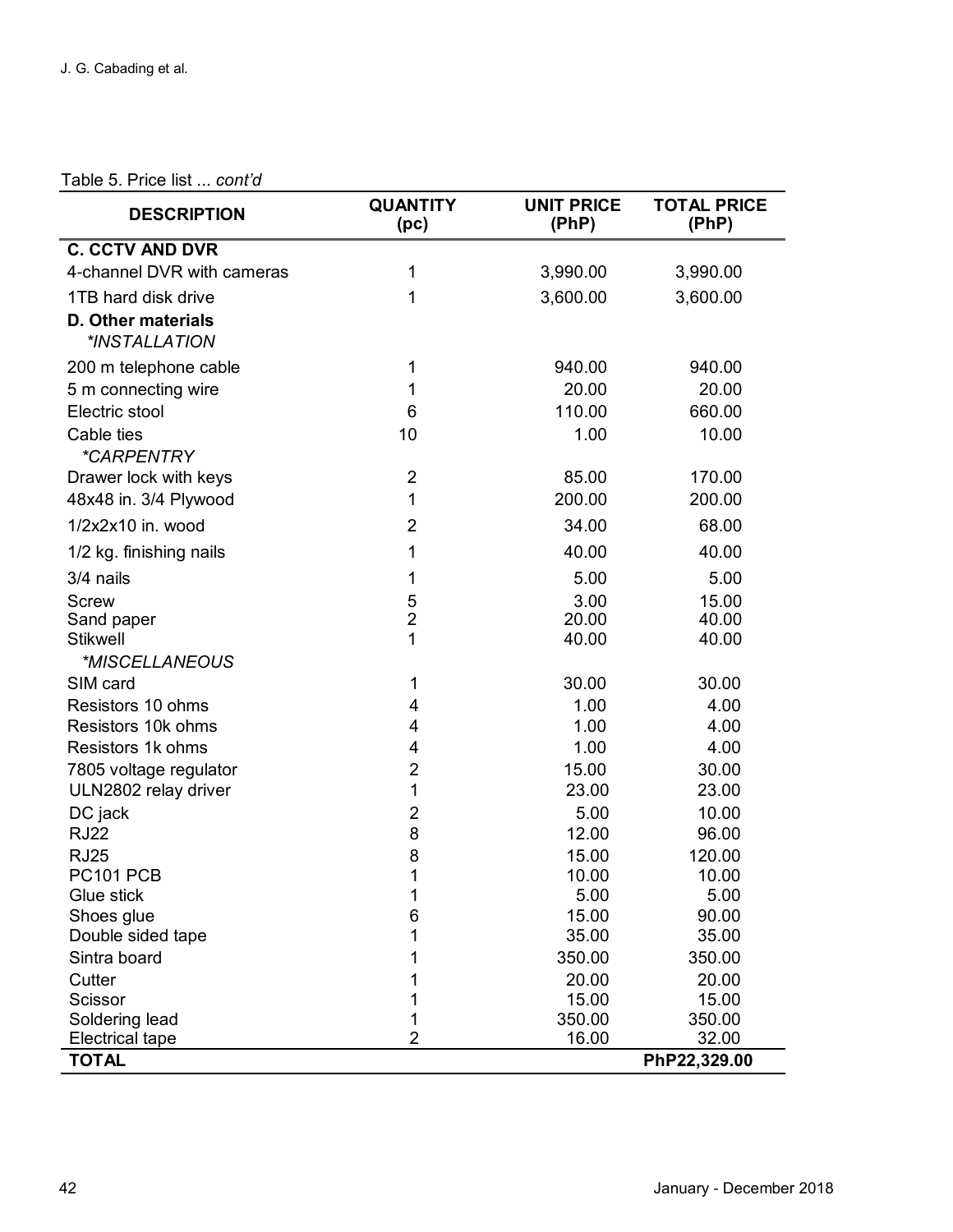## **CONCLUSION AND RECOMMENDATION**

The developed security system was successfully designed and installed. The microcontroller circuit of the project was successfully developed and the expected design of the security system was properly installed and constructed. With the help of IP Video System Design Tool Application, the cameras were installed according to the desired placement where the whole room can be captured. The Zigbee transmitter was placed properly at the rooftop of the DIT building where the Data Center is located. It can successfully send alarms to both receivers which are placed at the guard houses of Gates 1 and 2 of the campus. The messages were also sending successfully via the GSM module. Likewise, the input modules such as tri-axis accelerometer, through-beam sensors, PIR motion sensor, solenoid lock, and magnetic door contact were installed on their desired position and successfully interfaced on the microcontroller unit. The program necessary for the security system was developed using Arduino programming with C language.

The 4-Channel DVR has a recording capacity of 1 terabyte. An hour recording consumes 200 megabytes. Therefore, it can record up to 208 days (continuous recording).

Thirty respondents rated the security system excellent based on its overall performance. Further studies in order to improve the system is recommended; that is, there should be a password mechanism in turning on or off the system. Instead of a locked cabinet wherein anyone with access to the key can reset the system, a password that proves the identity of the authorized person would significantly improve the security of the system. Likewise, an evaluation of the recording of the DVR when the sensors are triggered should be added in the evaluation questionnaire. Recording of DVR when the system is triggered was evaluated technically by multiple simulation of a burglary event but this was not included in the questionnaires.

The total cost of PhP22,329.00 is lower compared to commercially available systems. The developed system has wireless sending of alert signal which makes it more technologically advanced than its commercially available counterpart.

# **LITERATURE CITED**

- Afridi, M. I., Faisal, S., Ud, H., Bangash, D., Qazi, E., & Ali, W. (2012). GSM based smart distribution system. *International Journal of Electrical and Computer Engineering (IJECE)*, *2*(5), 589-596.
- Arboleda, E. R., Alegre, M. C. T., & Idica, K. F. (2015). Development of a low-cost electronic wheelchair with obstacle avoidance feature. *Journal of Mechatronics, Electrical Power, and Vehicular Technology*, *6*(2), 89. doi:10.14203/j.mev.2015.v6.89-96
- Ausilio, A. D. (2012). Arduino: A low-cost multipurpose lab equipment. *Behavioral Research*, (October 2011), 305-313. doi:10.3758/s13428-011-0163-z
- Badamasi, Y. A. (2014). The working principle of an Arduino. In *Electronics, Computer and Computation (ICECCO), 2014 11th International Conference*.
- Boiko, A., & Shendryk, V. (2017). System integration and security of information systems. *Procedia Computer Science*, *104*  (December 2016), 35-42. doi:10.1016/ j.procs.2017.01.053
- Bykovyy, P., Kochan, V., Sachenko, A., Aksoy, S. & Markowsky, G. (2012). Security network interface for alarm systems. *Computer Standards and Interfaces*, *34*(6), 468-475. doi:10.1016/j.csi.2011.10.013
- Cero, C. D. L., Ala, K. J. L., & Arboleda, E. R. (2018). Android application for microcontroller -based reservoir water level monitoring. *Indonesian Journal of Electrical Engineering and Informatics (IJEEI)*, *6*(1), 79-85. doi:10.11591/ijeei.v6i1.338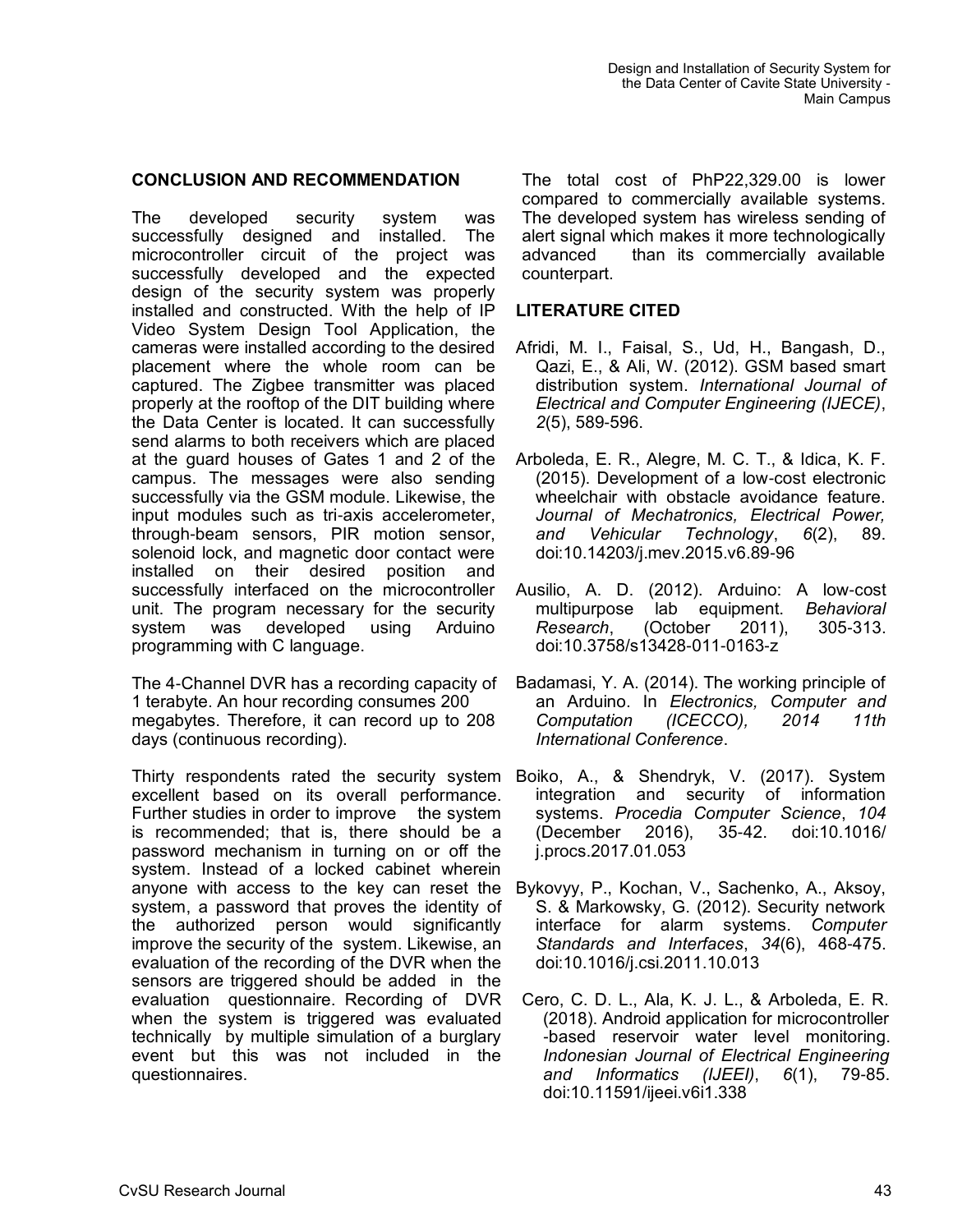- Chang, C., & Chang, Y. (2013). Application of abnormal sound recognition system for indoor environment. In *2013 9th International Conference on Information, Communications & Signal Processing*. doi:10.1109/ ICICS.2013.6782772
- Chen, D. & Wang, M. (2006). A home security Poirier, D. C., & Vishnubhotla, S. R. (1990). A zigbee network for remote monitoring application. In *ICWMMN2006 Proceedings* (pp. 1-4).
- Erden, F., Ziya, A. & Enis, A. (2015). A robust Sabeel, U., & Chandra, N. (2013). An ingenious system for counting people using an infrared sensor and a camera. *Infrared Physics & Technology*, *72*, 127-134. doi:10.1016/ j.infrared.2015.07.019
- Frankiewicz, A. & Cupek, R. (2013). Smart Safaric, S., & Malaric, K. (2006). ZigBee wireless passive infrared sensor - Hardware platform. In *Industrial Electronics Society, IECON 2013 - 39th Annual Conference of the IEEE* (pp. 7543- 7547).
- Huang, H., Xiao, S., Meng, X. & Xiong, Y. (2010). A remote home security system based on wireless sensor network and GSM technology. In *2010 Second International Conference on Networks Security, Wireless Communications and Trusted Computing*. doi:10.1109/ NSWCTC.2010.132
- Mahfuth, A., Yussof, S., Baker, A. A., & Ali, N. A. (2017). A systematic literature review: Information security culture. In *5th International Conference on Research and Innovation in Information Systems: Social Transformation through Data Science, ICRIIS 2017* (pp. 1-6). doi.org/10.1109/ ICRIIS.2017.8002442
- Morshed, N. M., Muid-Ur-Rahman, G. M., Karim, M. R. & Zaman, H. U. (2015). Microcontroller based home automation system. In *Proceedings of 2015 3rd International Conference on Advances in Electrical Engineering* (pp. 101-104).
- Paulite, Y. V. P., Carandang, N. J. C., & Arboleda, E. R. (2018). Smart wheelchair with dual control using touchpad and android mobile device. *Indonesian Journal of Electrical Engineering and Informatics (IJEEI)*, *6*(1), 86-96. doi:10.11591/ijeei.v6i1.342
- microprocessor-controlled door lock system. *IEEE Transactions on Consumer Electronics*, 129-136.
- wireless home security system standard, magnetic contact and PIR sensor. *International Journal of Modern Education and Computer Science*, (September), 50-59.
- standard. In *48th International Symposium ELMAR-2006* (pp. 7-9).
- Sari, P. K. (2015). Measuring information security awareness of Indonesian smartphone users. *Telecommunication, Computing, Electronics and Control TELKOMNIKA*, *12*(2), 493-500. doi:10.12928/TELKOMNIKA.v12i2.2015
- Teng, T. T., Sze, L. T., & Yeng, O. L. (2016). Abnormal sound analytical surveillance system using microcontroller. In *2016 IEEE 12th International Colloquium on Signal Processing & Its Applications (CSPA)***.**
- von Solms, R., & van Niekerk, J. (2013). From information security to cyber security. *Computers & Security*, 2-7. doi:10.1016/ j.cose.2013.04.004
- Xu, S. Q. (2013). Design of intelligent alarm system based on GSM network Shun Qing XU. *Applied Mechanics and Materials*, *373- 375*, 1578-1582.